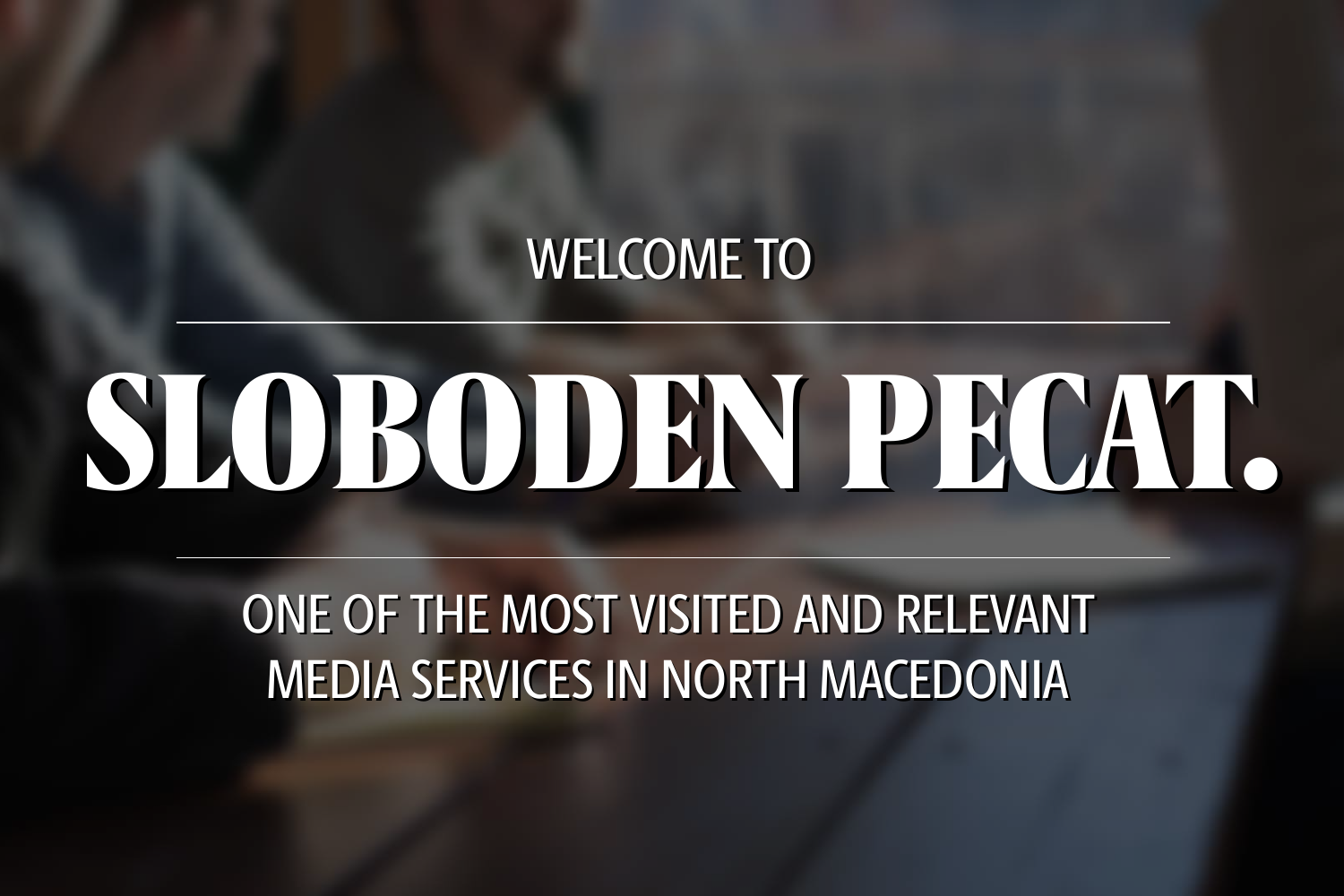# SLOBODEN PROAT.







- Oline edition of Sloboden Pecat, the newspaper with the largest circulation in North Macedonia
- Top 5 news and media website in Macedonia for 2020
- A community that is continuously growing
- Regional and international cooperation with renowned news agencies and media
- Original content of written and video content every day of the year

*source: DotMetrics, SimilarWeb, Google Analytics* 

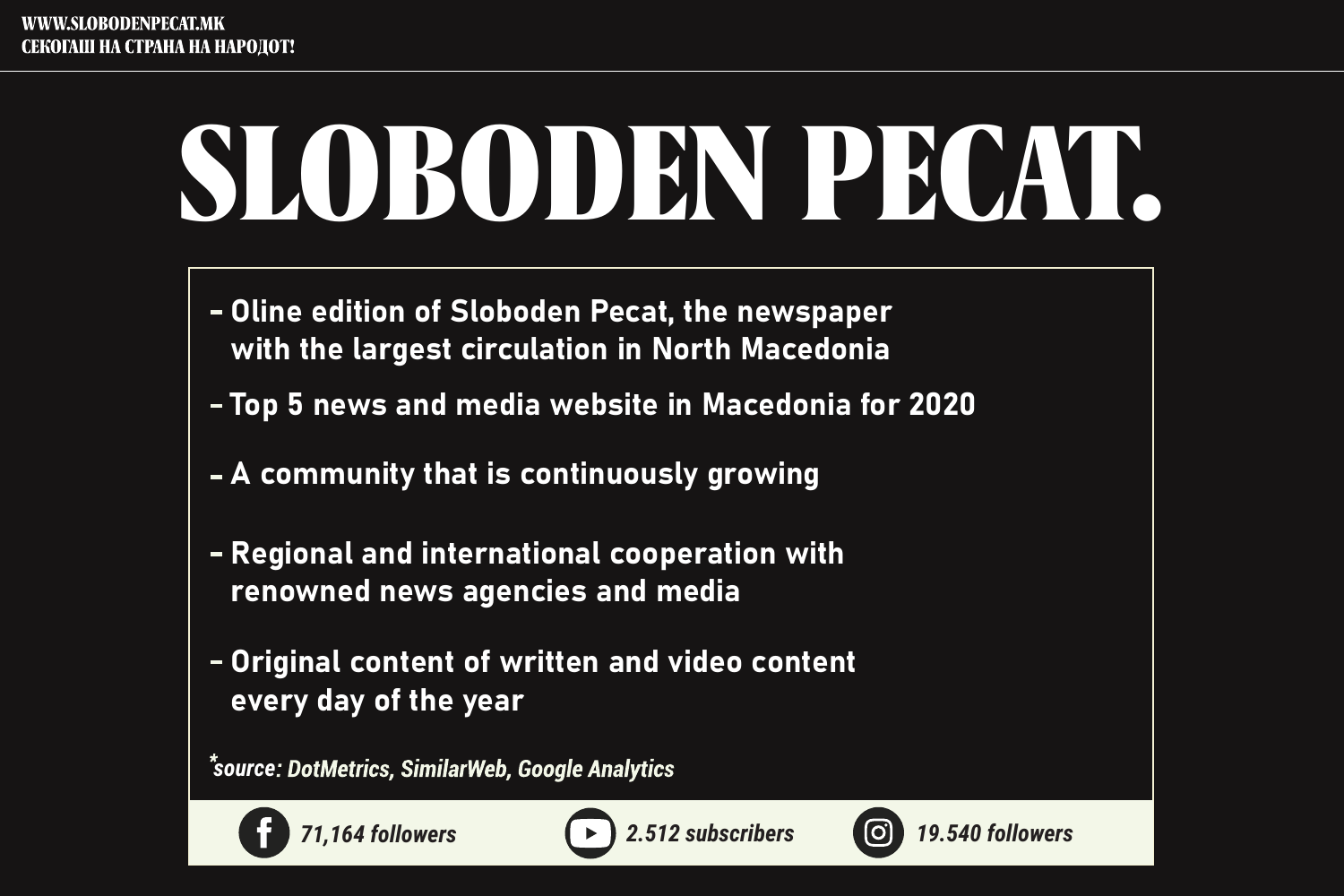

52.70%

# OUR AUDIENCE



Source: Google Analytics / Data from June - December 2021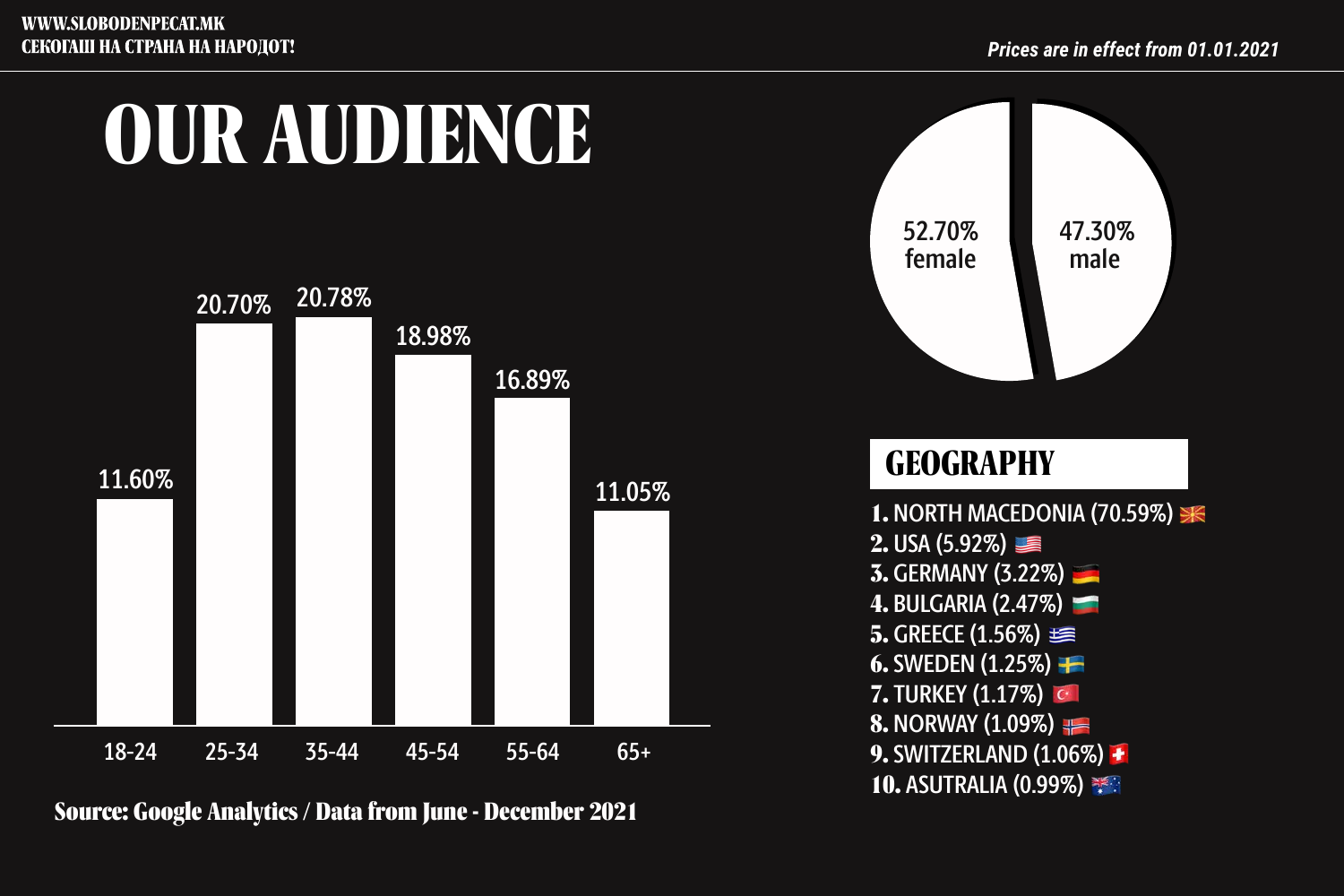### WWW.SLOBODENPECAT.MK СЕКОГАШ НА СТРАНА НА НАРОДОТ!

# DESKTOP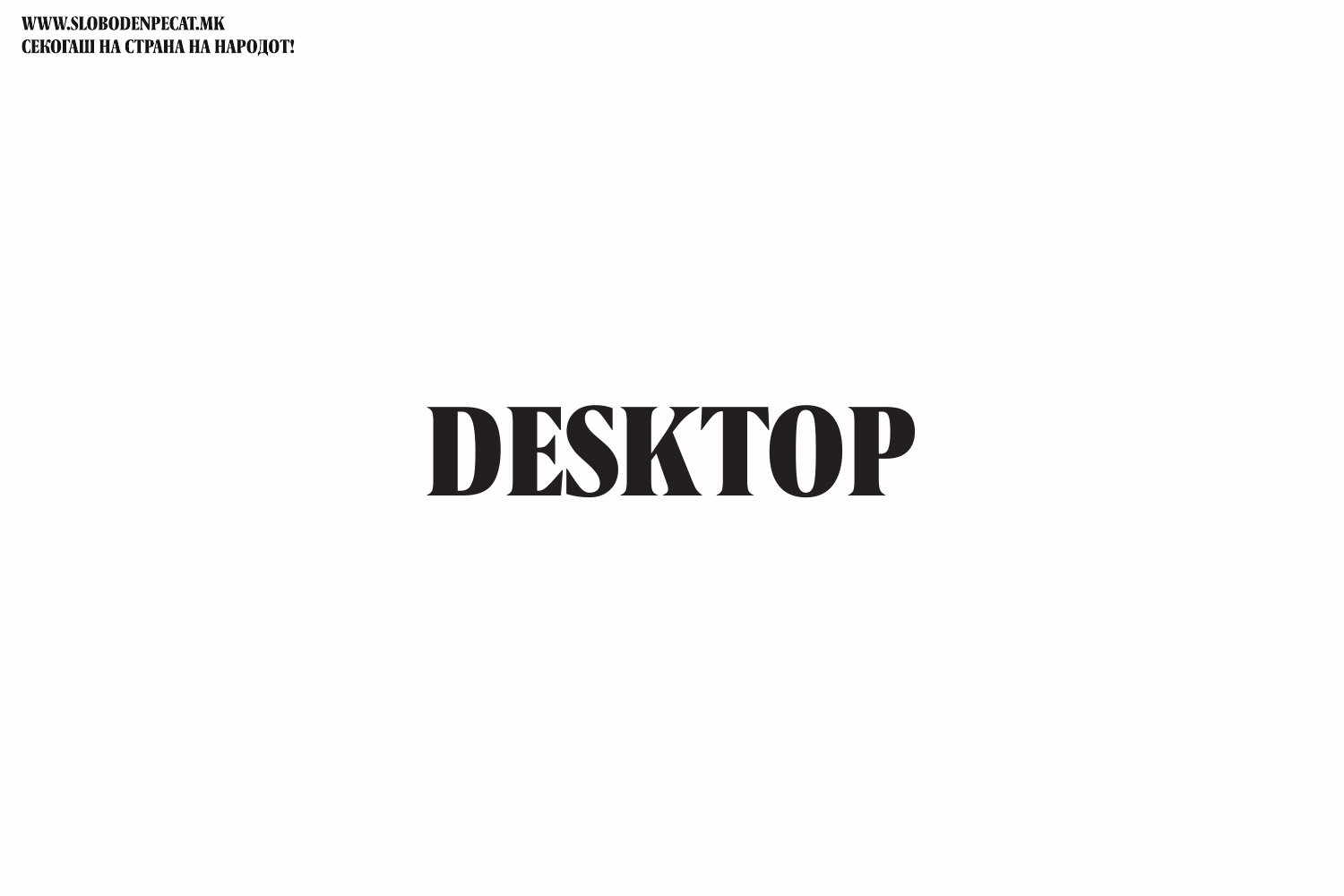### AMOUNT FOR 1000 IMPRESSIONS MAX BANNER SIZE 80kb





## $CPM^*$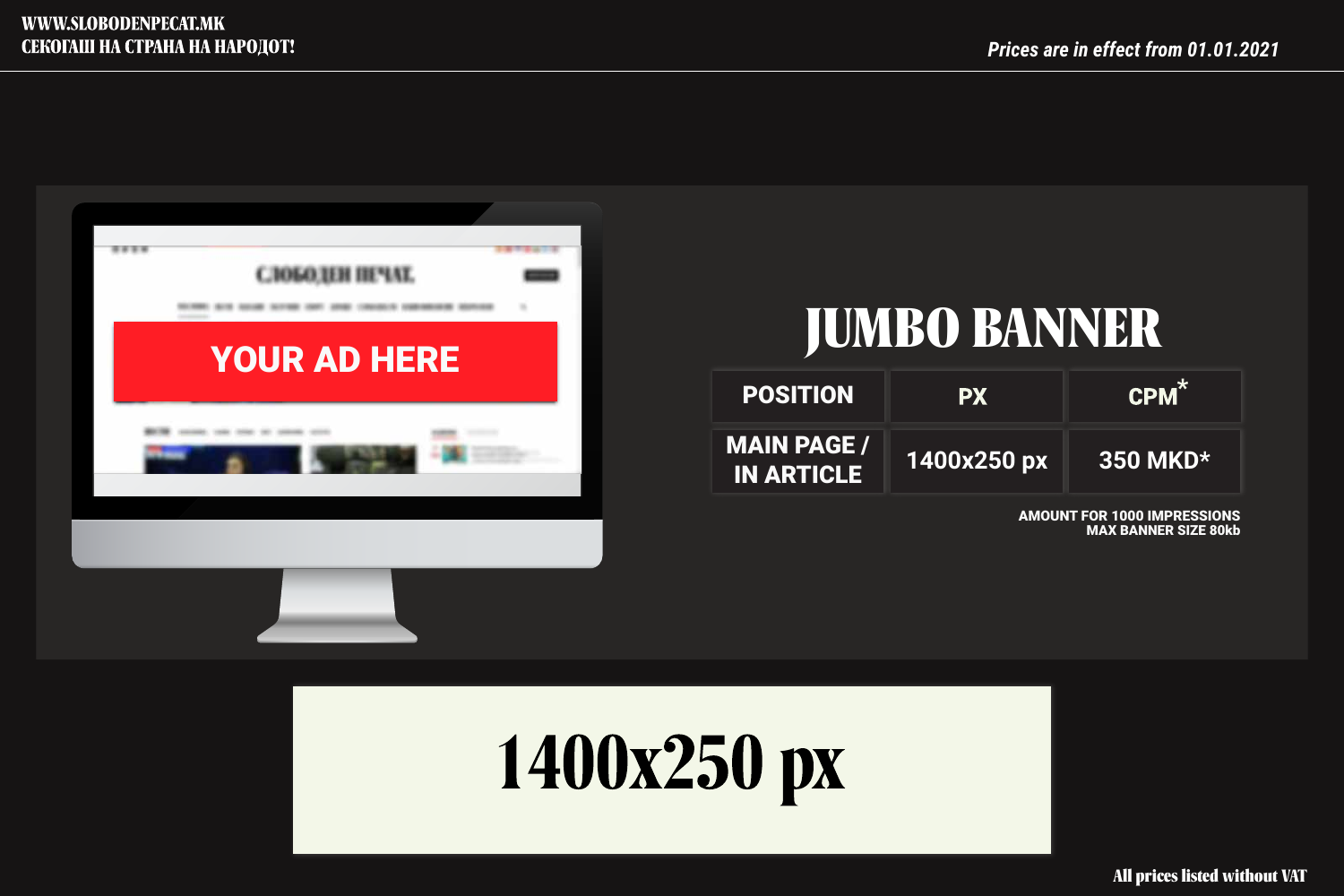# **300x600 px**





All prices listed without VAT



AMOUNT FOR 1000 IMPRESSIONS MAX BANNER SIZE 80kb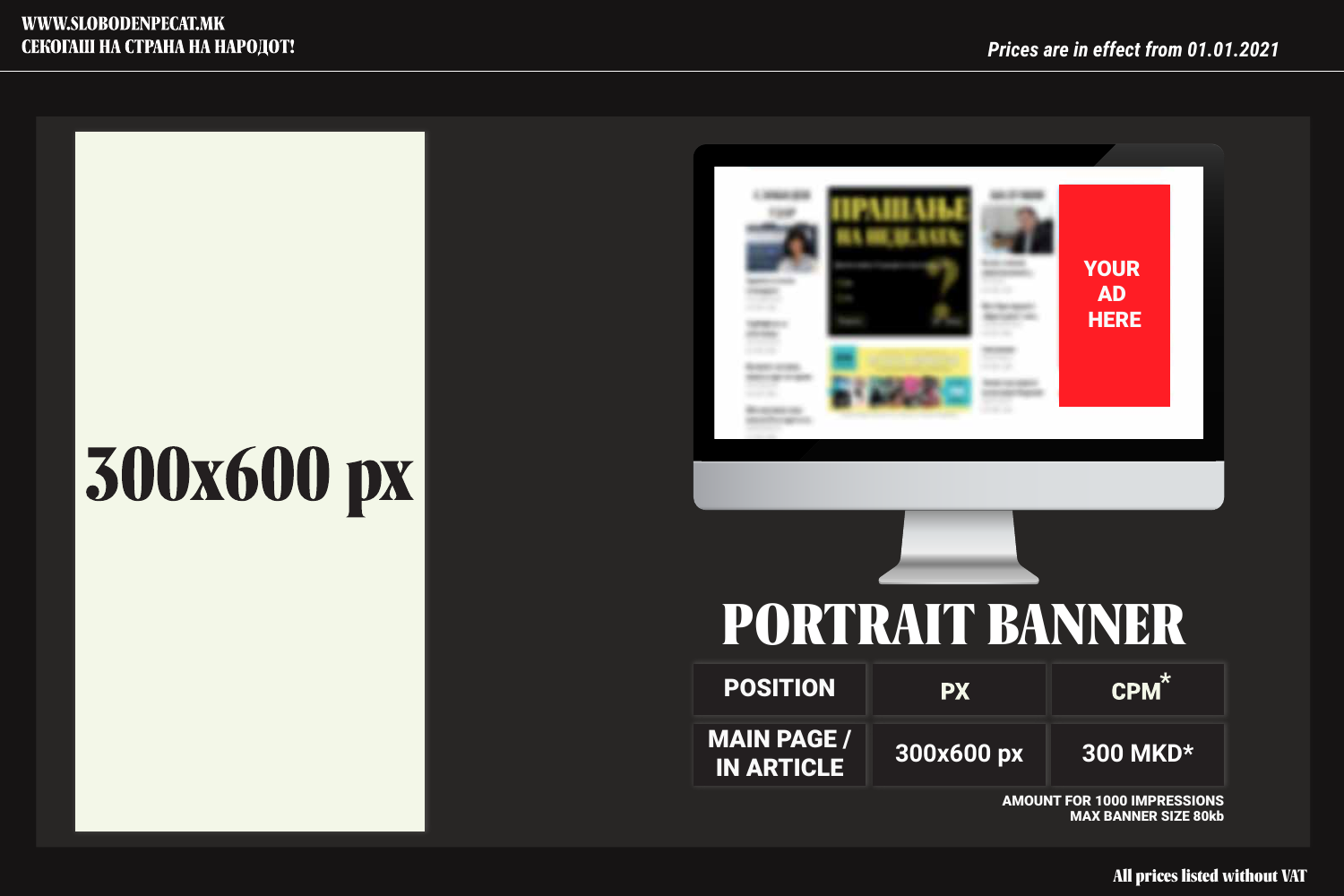

## $CPM^*$



All prices listed without VAT

## **970x250 px 350 MKD\***

## HEADER BANNER

### AMOUNT FOR 1000 IMPRESSIONS MAX BANNER SIZE 80kb

| <b>POSITION</b>                         | <b>PX</b>  |
|-----------------------------------------|------------|
| <b>MAIN PAGE /</b><br><b>IN ARTICLE</b> | 970x250 px |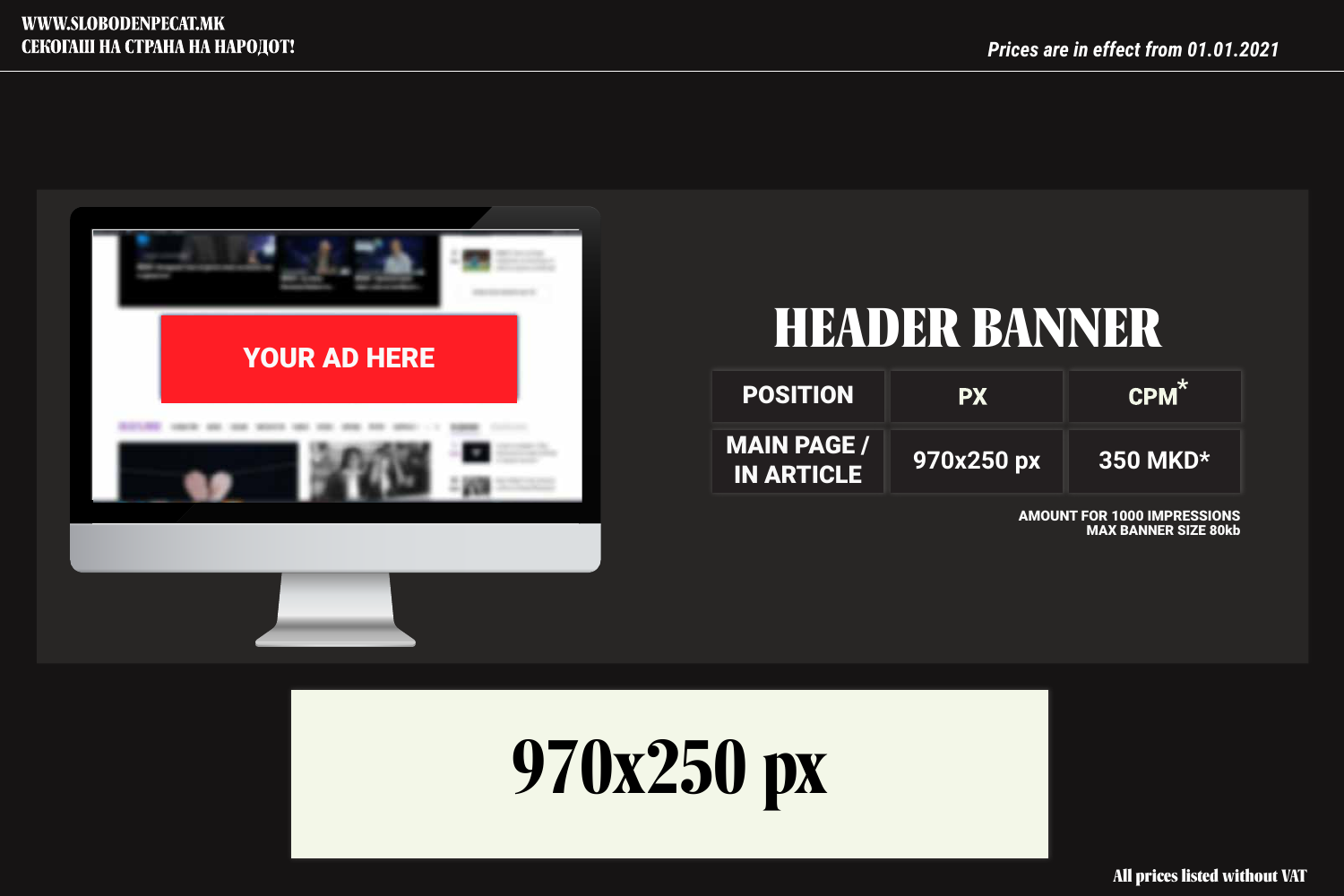# **300x250 px**

All prices listed without VAT



| <b>POSITION</b>                         | <b>PX</b>  |
|-----------------------------------------|------------|
| <b>MAIN PAGE /</b><br><b>IN ARTICLE</b> | 300x250 px |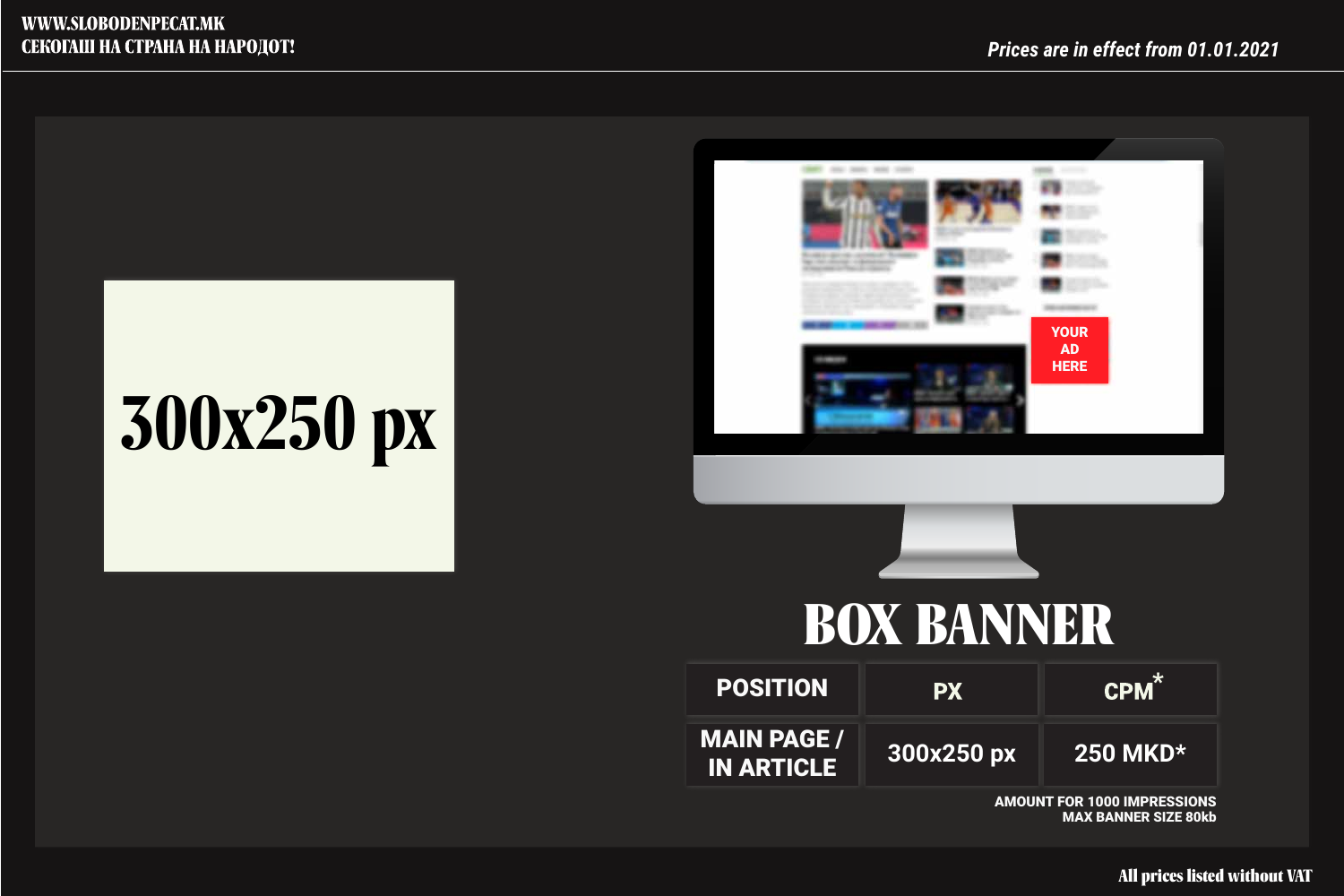

## MAX BANNER SIZE 80kb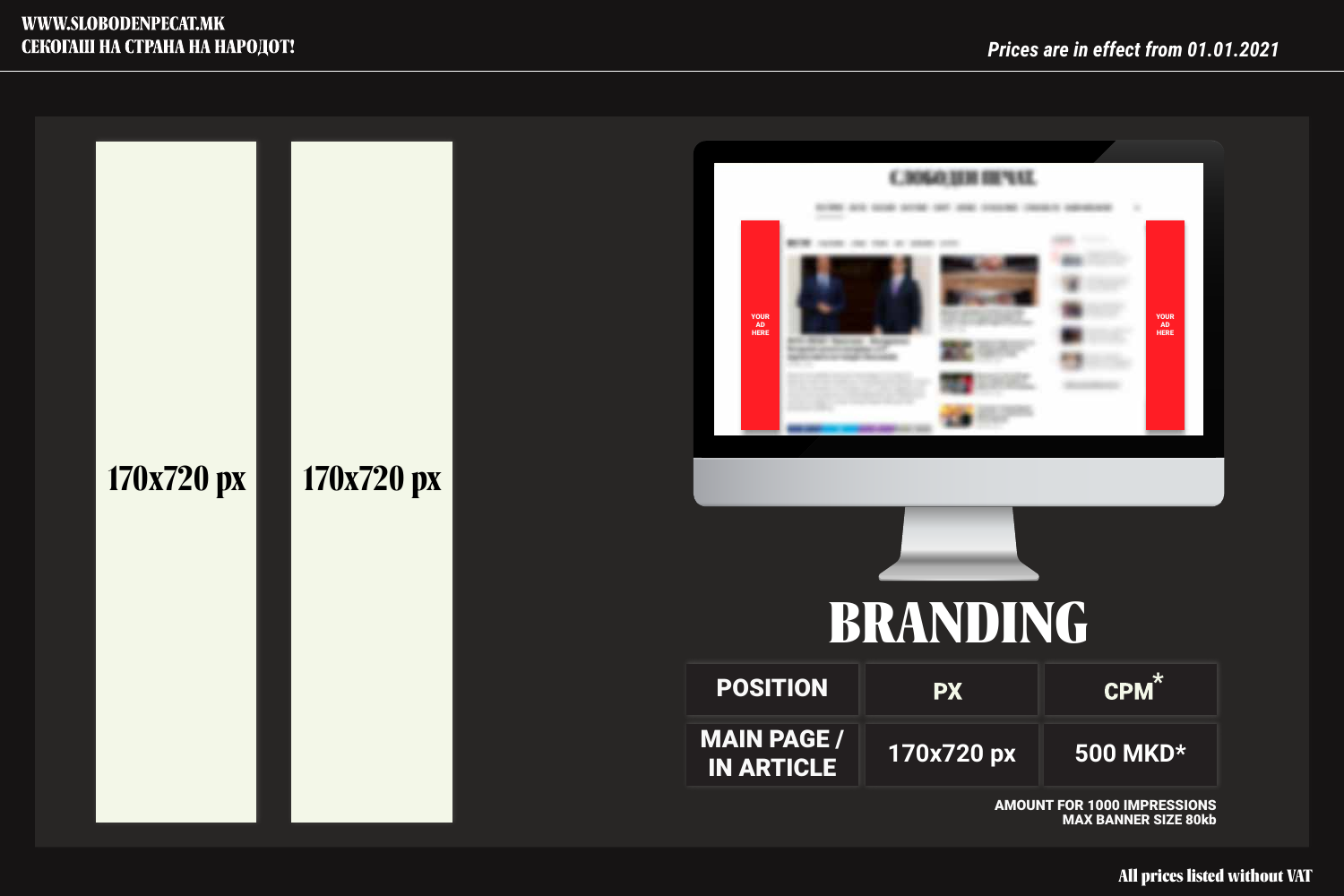## WWW.SLOBODENPECAT.MK СЕКОГАШ НА СТРАНА НА НАРОДОТ!

# MOBILE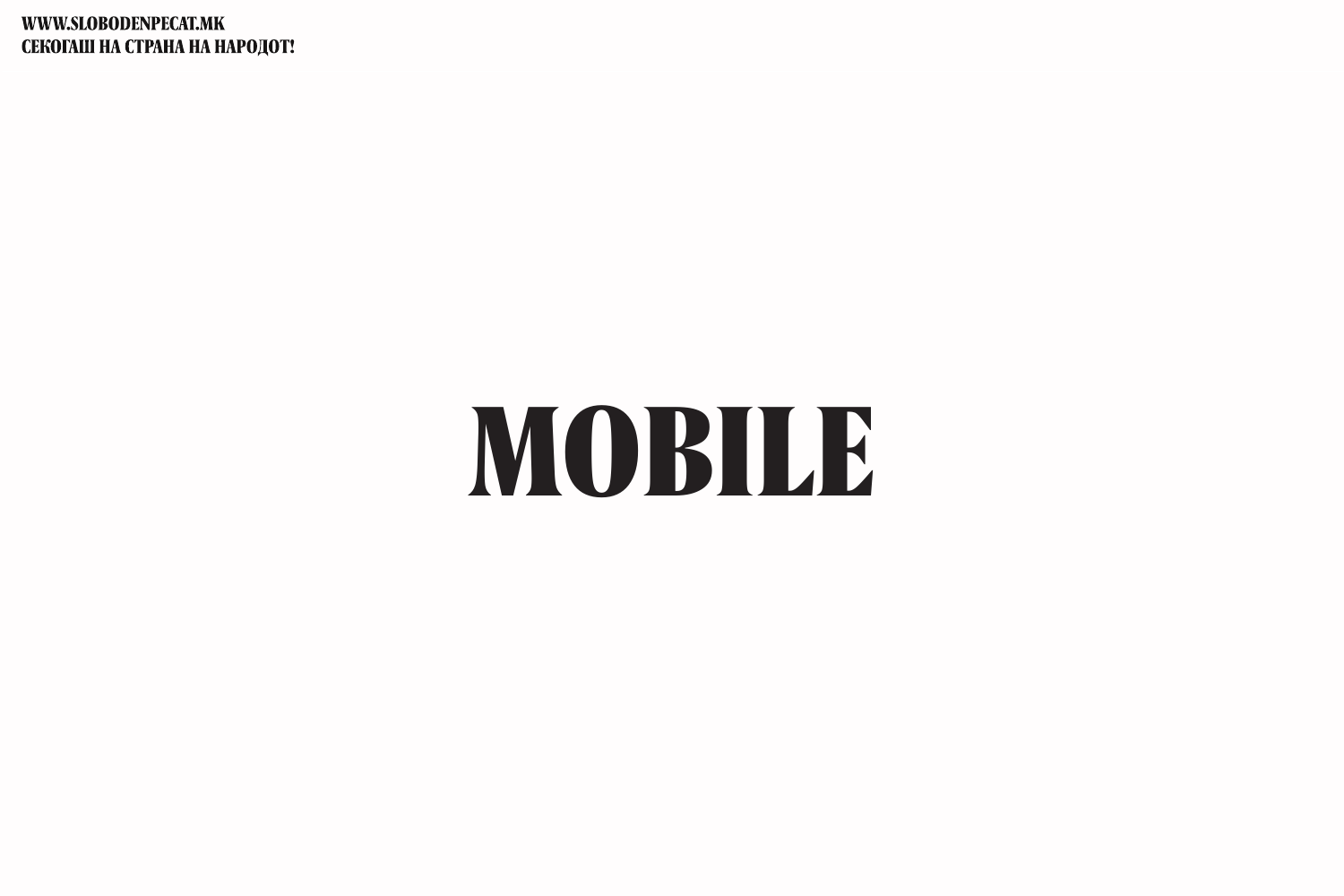## **STICKY HEADER**





| <b>POSITION</b>                         | <b>PX</b>  | <b>CPM</b>         |
|-----------------------------------------|------------|--------------------|
| <b>MAIN PAGE /</b><br><b>IN ARTICLE</b> | 320x100 px | 300 MKD $^{\star}$ |

AMOUNT FOR 1000 IMPRESSIONS MAX BANNER SIZE 80kb



### All prices listed without VAT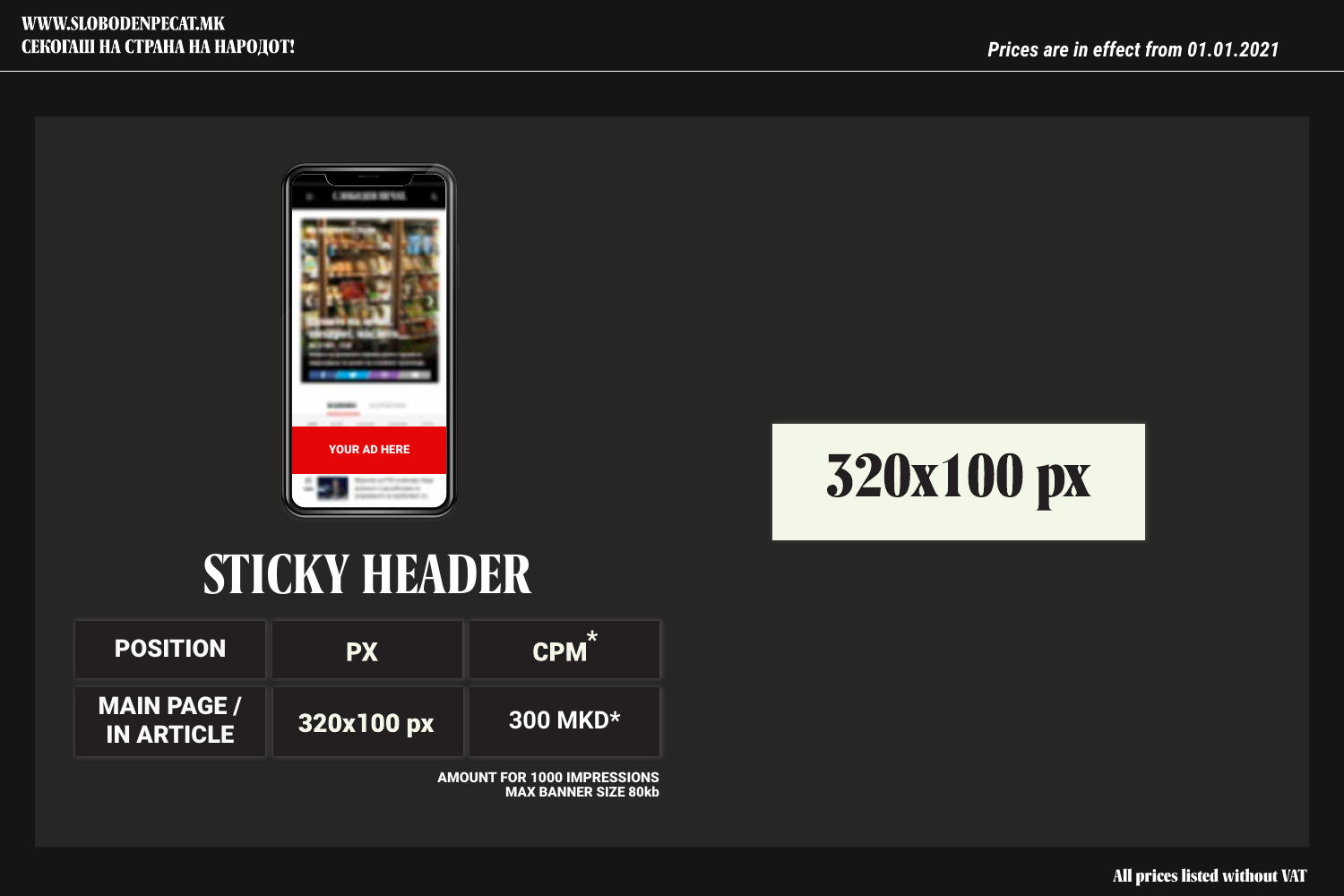# **300x250 px**

All prices listed without VAT

## **BOX BANNER 1**



| <b>POSITION</b>                         | <b>PX</b>  | <b>CPM</b>      |
|-----------------------------------------|------------|-----------------|
| <b>MAIN PAGE /</b><br><b>IN ARTICLE</b> | 300x250 px | <b>300 MKD*</b> |

AMOUNT FOR 1000 IMPRESSIONS MAX BANNER SIZE 80kb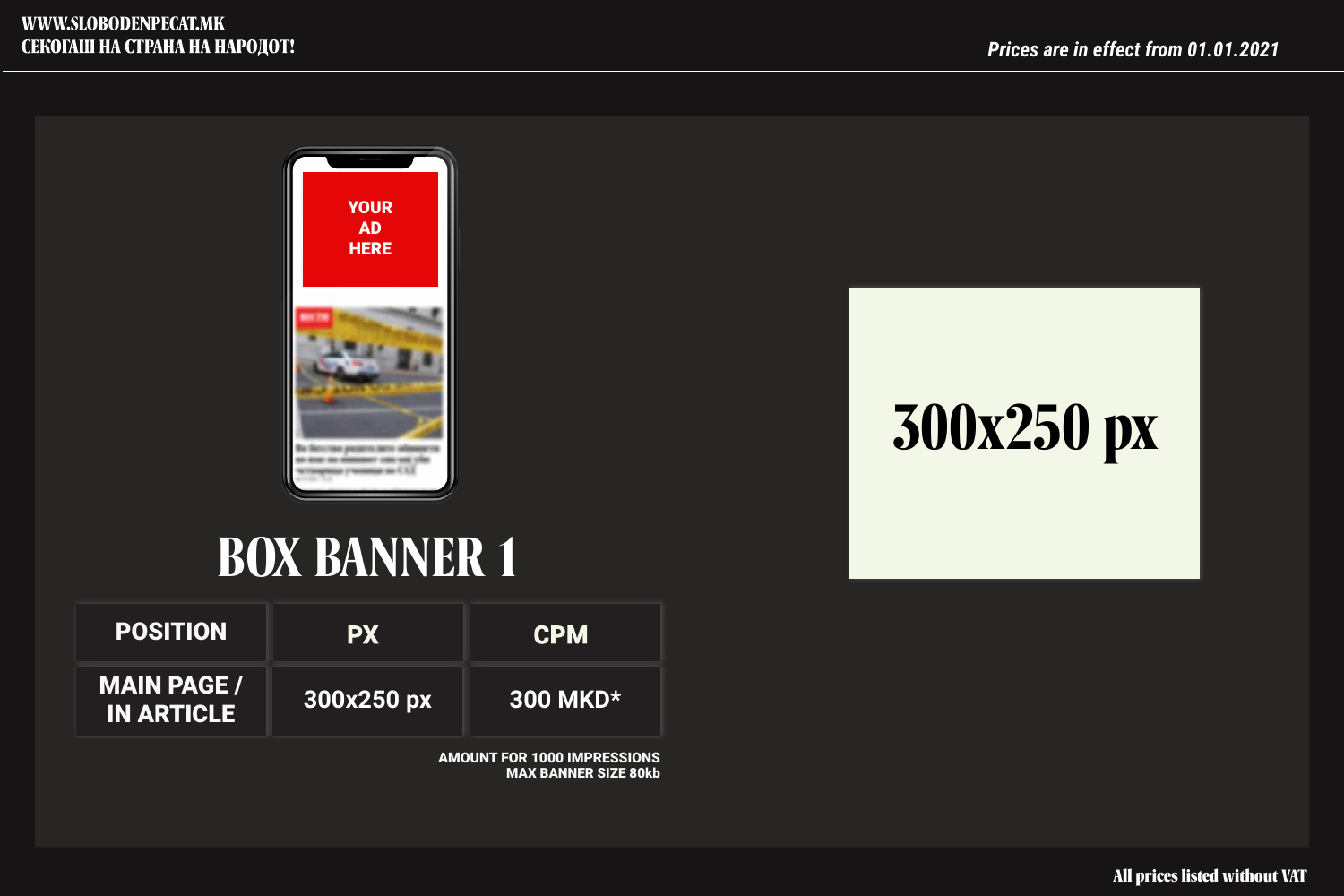

## **300x600 px**



## **BOX BANNER 2**

| <b>POSITION</b>                         | <b>PX</b>  | <b>CPM</b>  |
|-----------------------------------------|------------|-------------|
| <b>MAIN PAGE /</b><br><b>IN ARTICLE</b> | 300x600 px | 300 MKD $*$ |

AMOUNT FOR 1000 IMPRESSIONS MAX BANNER SIZE 80kb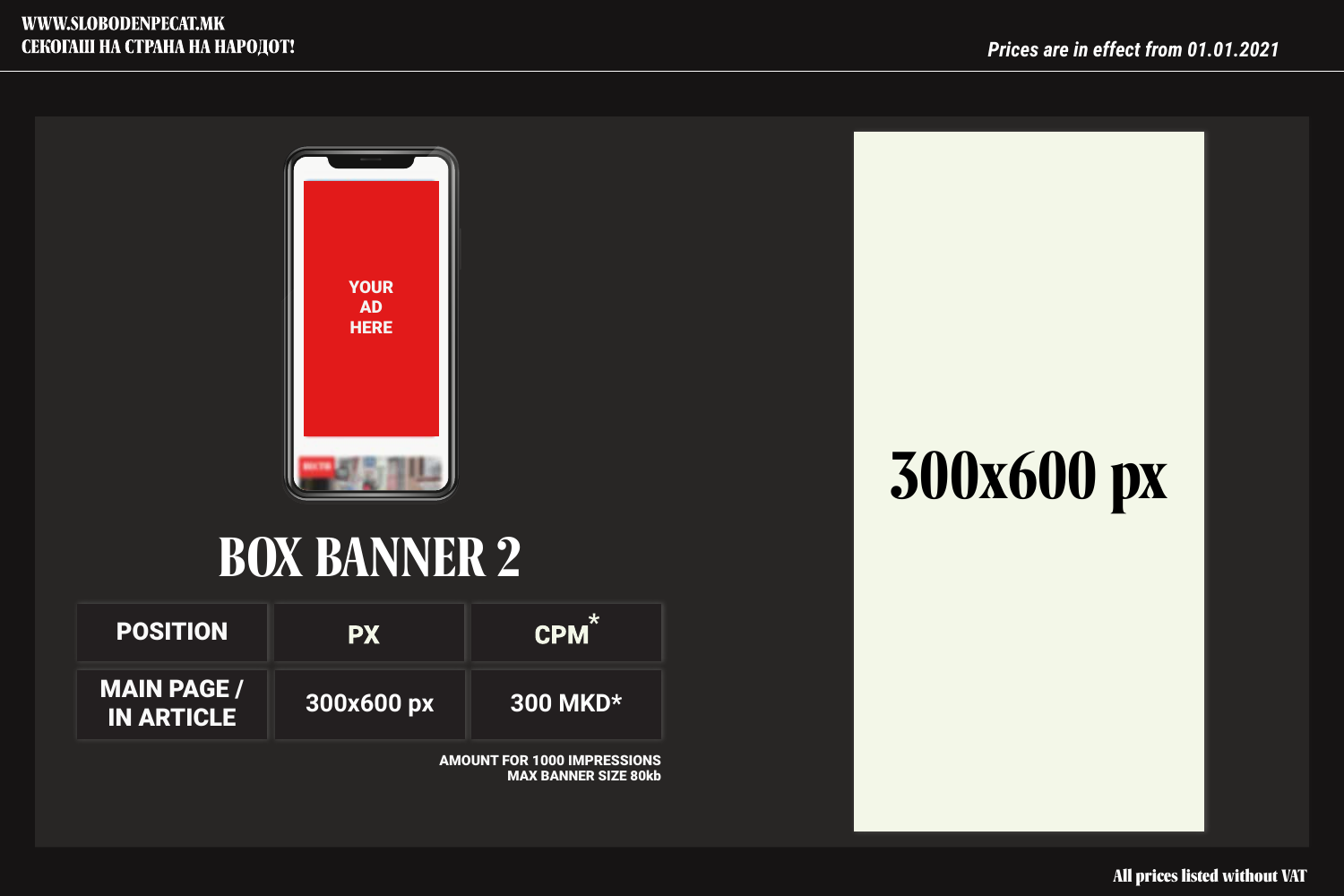WWW.SLOBODENPECAT.MK СЕКОГАШ НА СТРАНА НА НАРОДОТ!

# SPONSORED CONTENT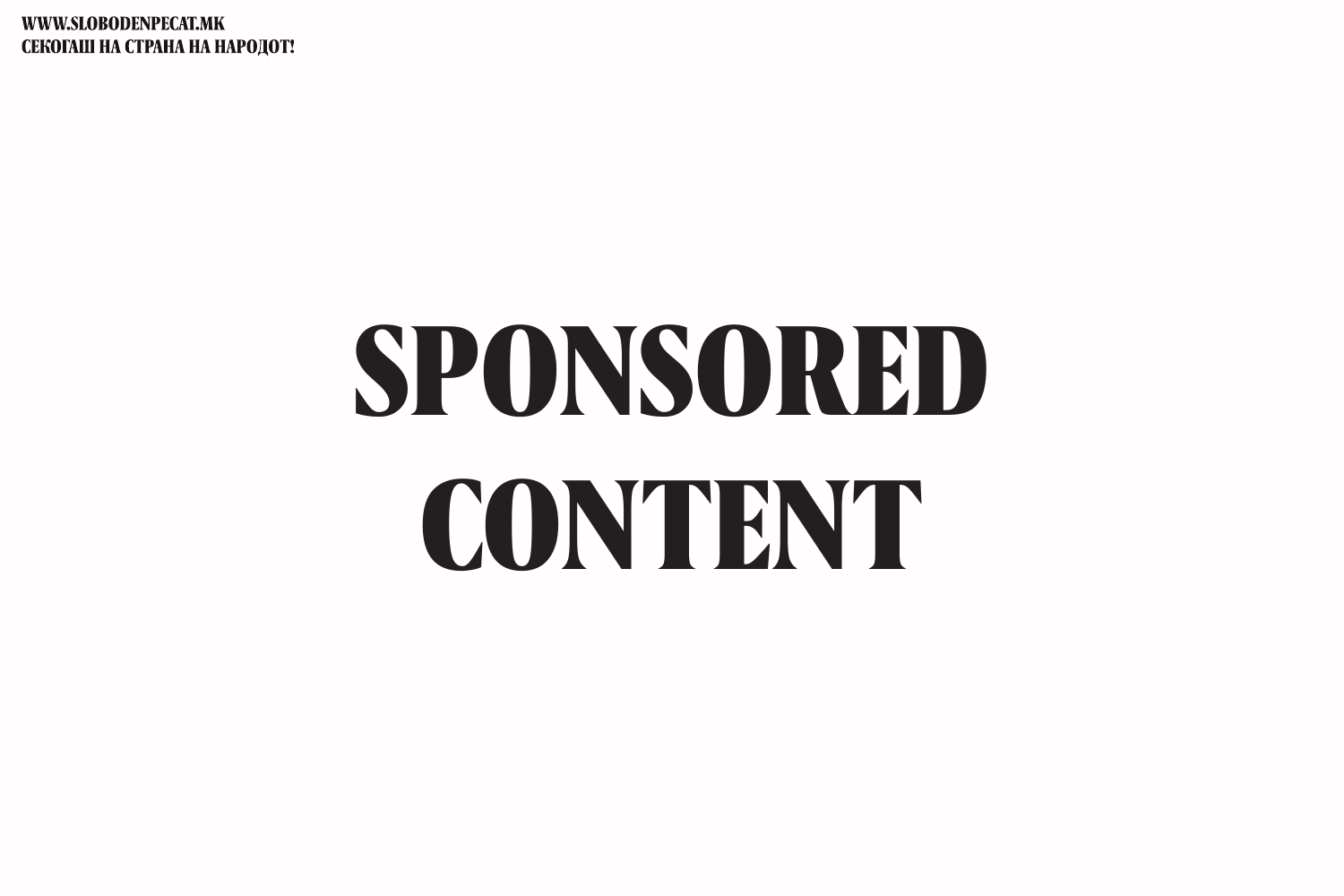3000/5000 MKD

All prices listed without VAT

## POSITION

MAIN PAGE / IN ARTICLE





### WWW.SLOBODENPECAT.MK СЕКОГАШ НА СТРАНА НА НАРОДОТ!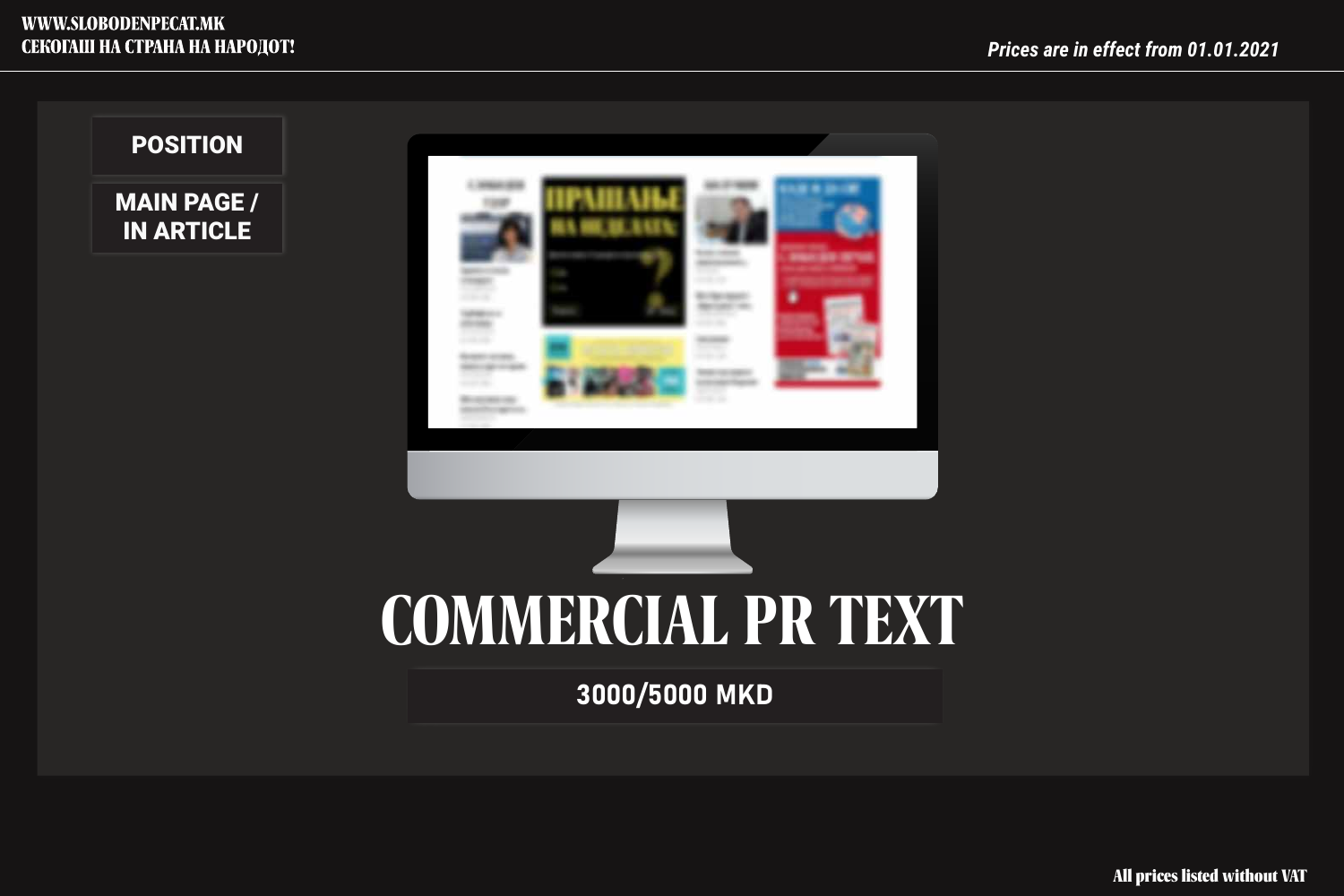

MAIN PAGE / IN ARTICLE





9000/12000 MKD

## POSITION

## WWW.SLOBODENPECAT.MK СЕКОГАШ НА СТРАНА НА НАРОДОТ!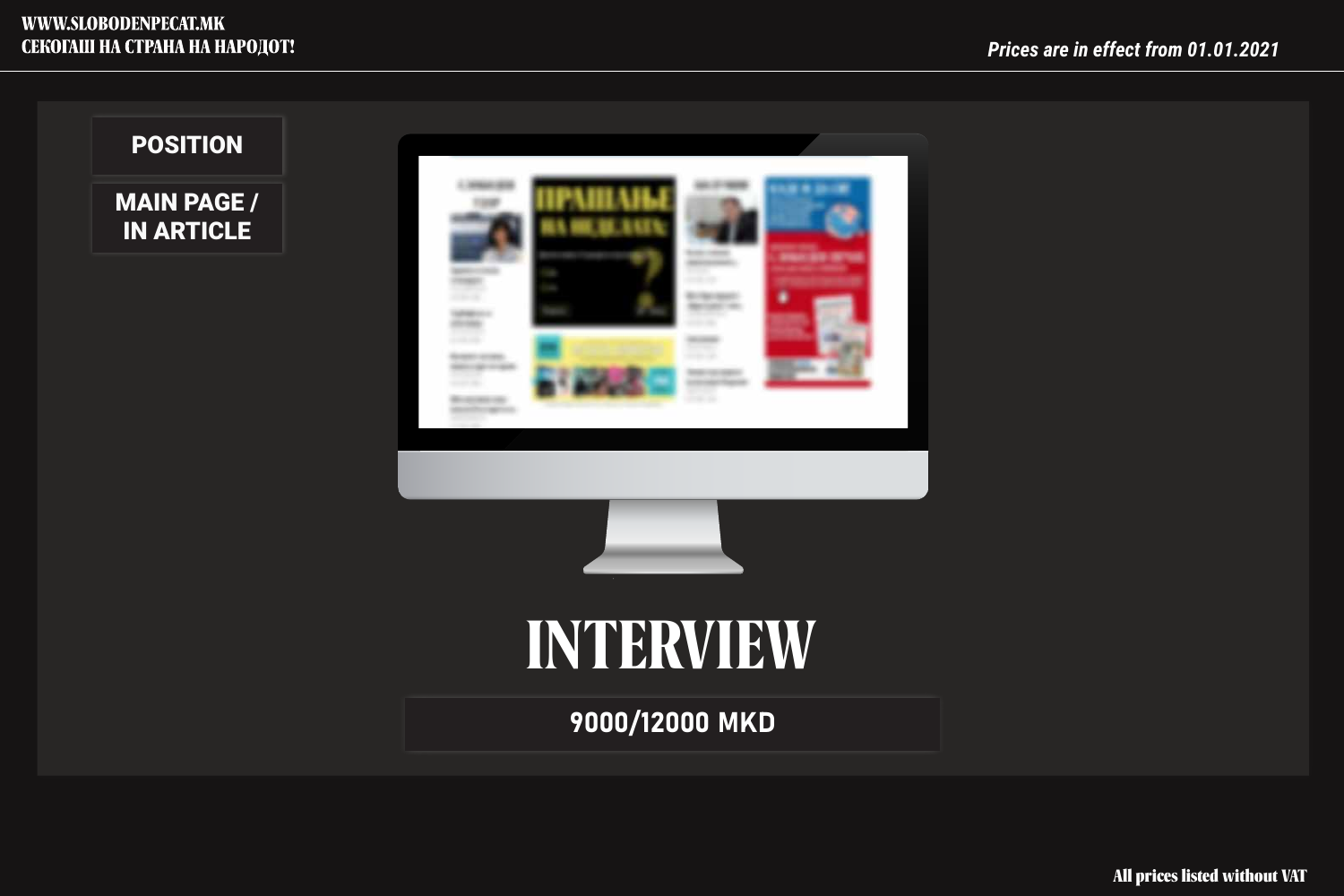## POSITION

MAIN PAGE / IN ARTICLE



1000 MKD daily up to 30 seconds

# **ADS IN VIDEO CONTENT**

### WWW.SLOBODENPECAT.MK СЕКОГАШ НА СТРАНА НА НАРОДОТ!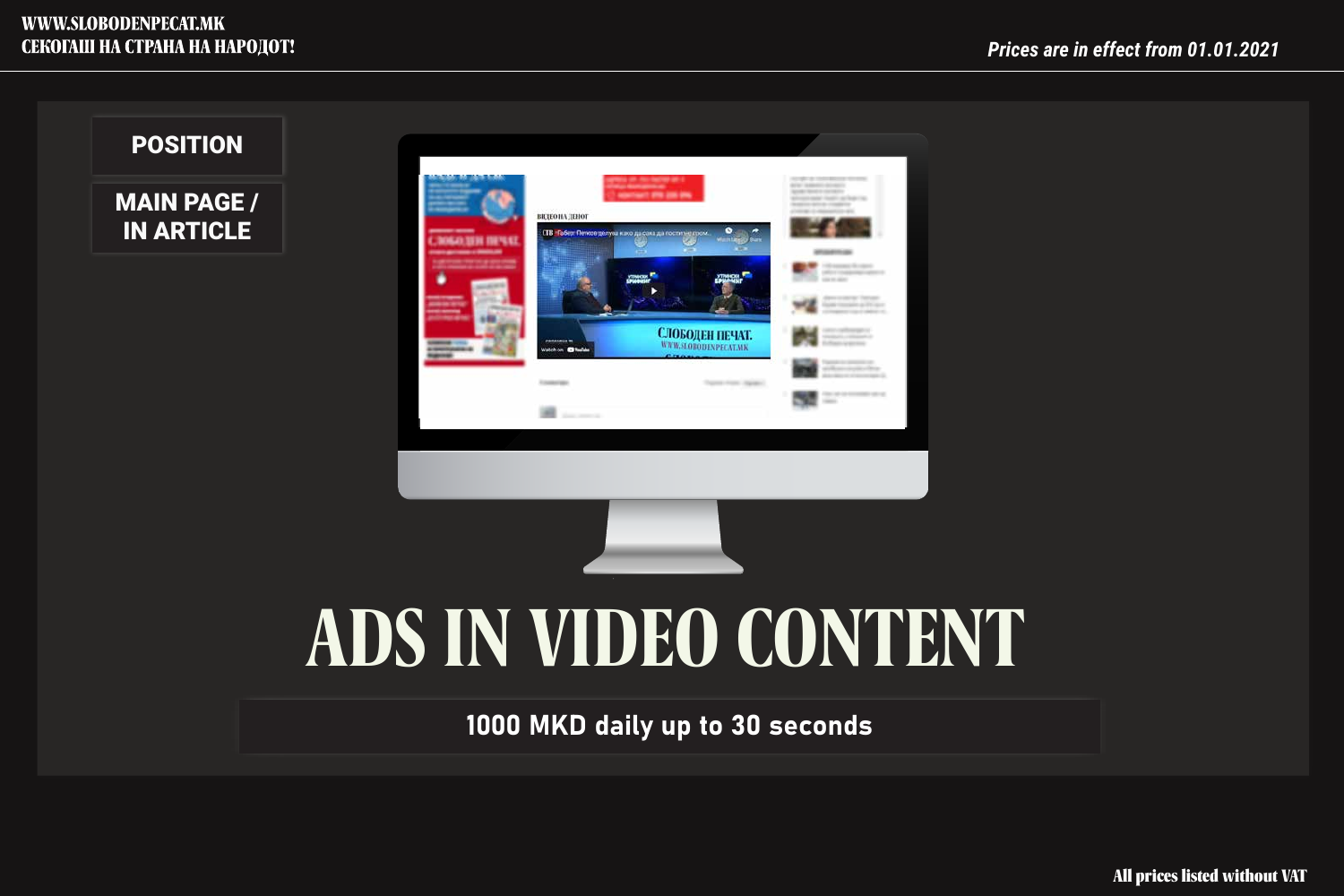WWW.SLOBODENPECAT.MK СЕКОГАШ НА СТРАНА НА НАРОДОТ!

# TERMS AND CONDITIONS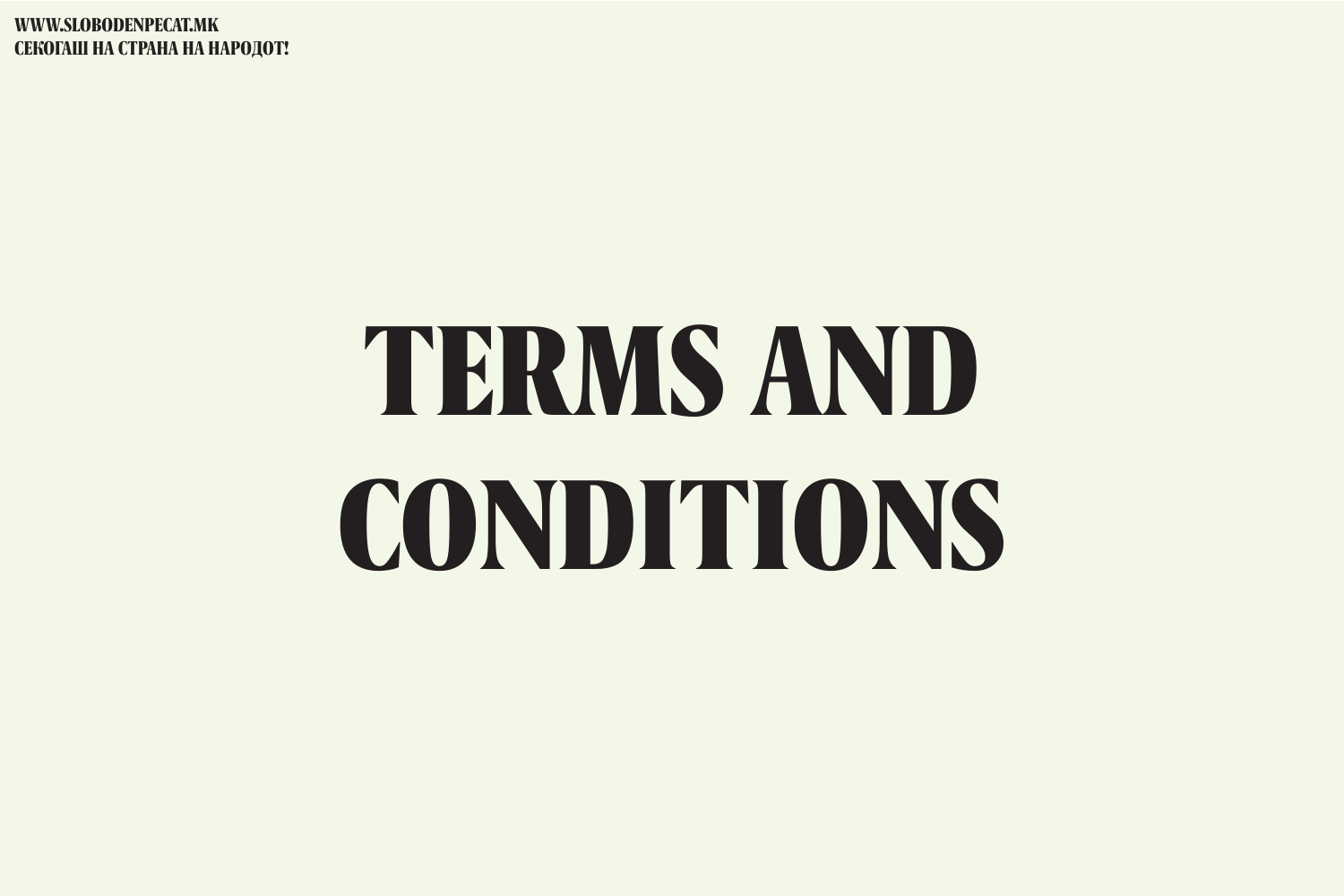| ٠. |           |  |
|----|-----------|--|
|    | rice<br>∼ |  |

| QUANTITY DISCOUNT |                       |
|-------------------|-----------------------|
|                   | FOR IMPRESSIONS (CPM) |
| 100.001 - 200.000 | 10% discount          |
| 200.001 - 300.000 | 15% dicount           |
| 300.001 - 400.000 | 20% discount          |
| 400.001 - 500.000 | 25% discount          |
| over 500.001      | TBD                   |

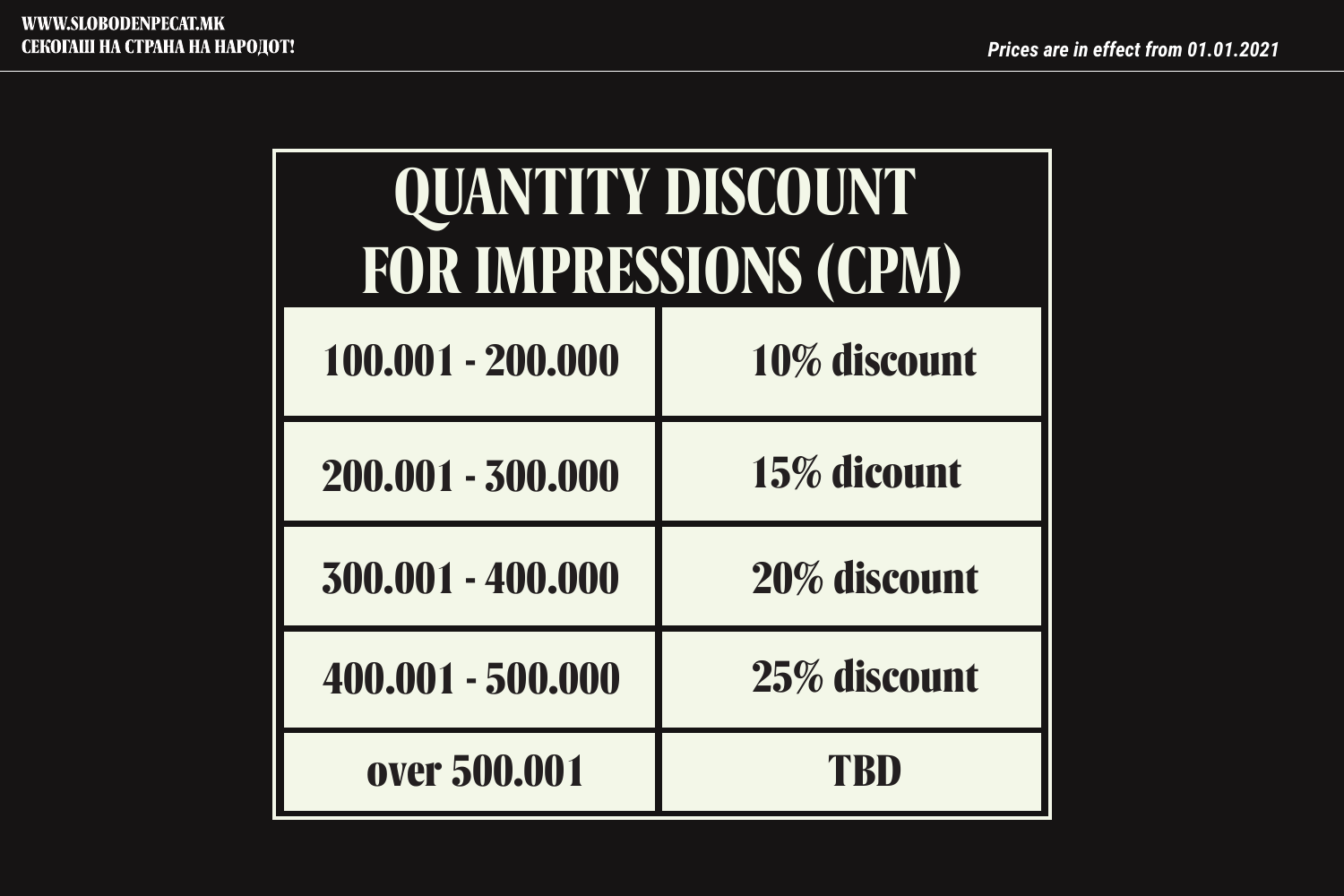| SPECIAL DISCOUNTS                                                                                                                                     |              |
|-------------------------------------------------------------------------------------------------------------------------------------------------------|--------------|
| <b>WELCOME! DISCOUNT</b><br><b>APPLIED TO THE FIRST CAMPAIGN</b><br>(CLIENTS THAT HAVE NOT BOUGHT AD<br><b>SPACE ON THE WEBSITE SLOBODENPECAT.MK)</b> | 10% discount |
| <b>AGENCY DISCOUNT</b><br><b>USED ONLY FOR</b><br><b>MARKETING AGENCIES</b>                                                                           | 20% discount |
| PARTNERSHIP DISCOUNT<br><b>FOR CLIENTS AND AGENCIES ALIKE</b><br><b>THAT MEET THE</b><br><b>PARTNERSHIP REQUIRMENTS</b>                               | TBD          |

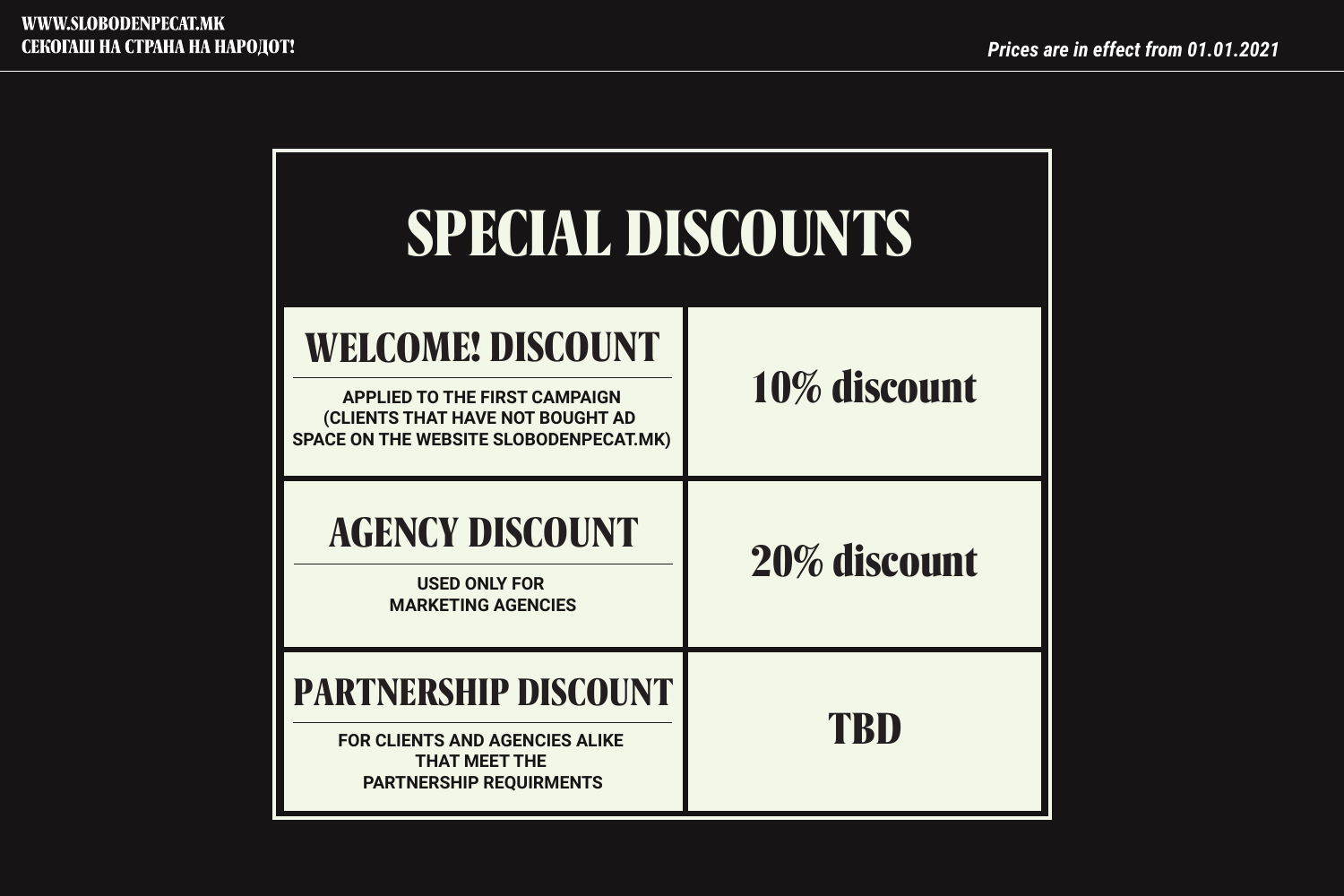